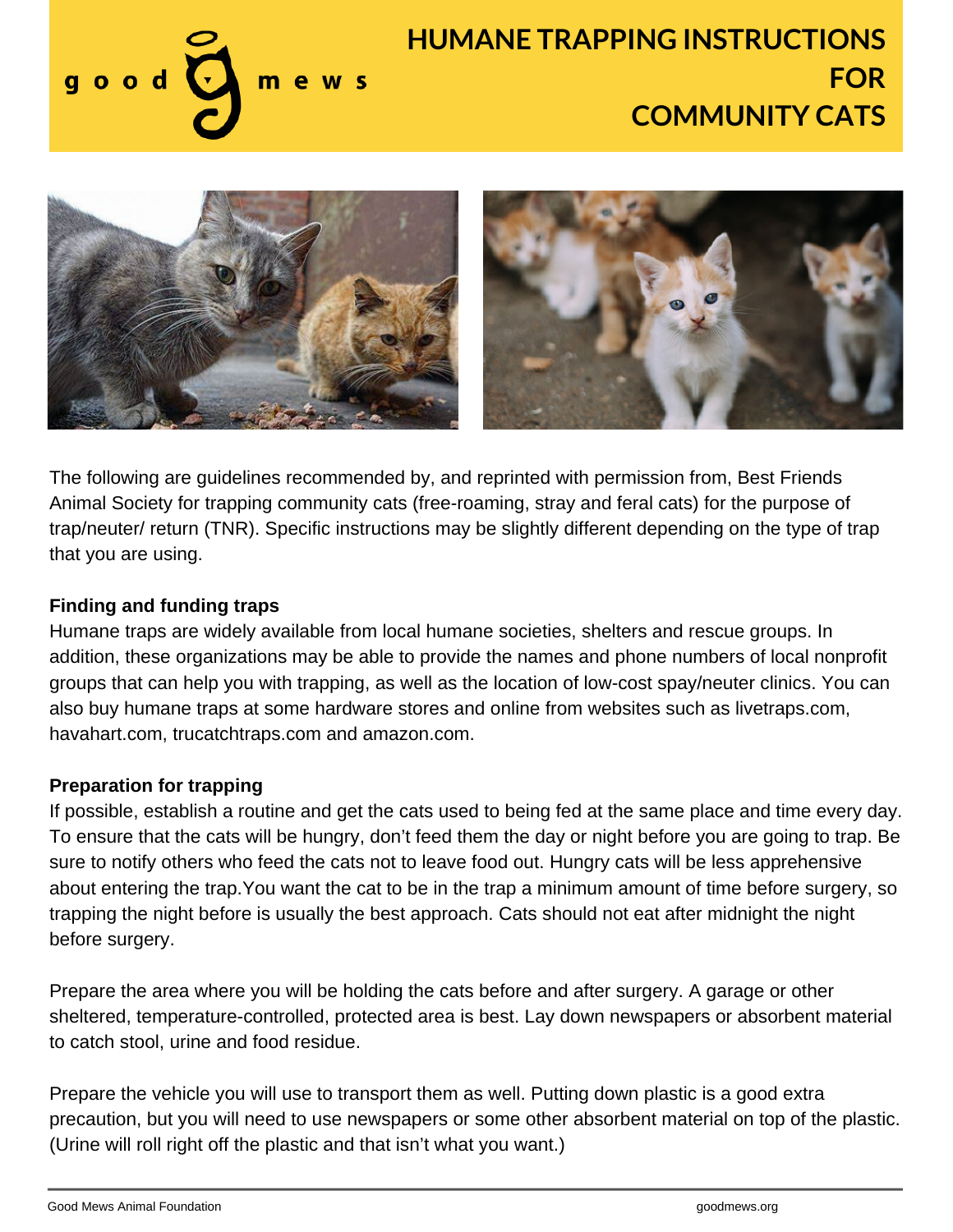Plan your day of trapping carefully. Remember that you may have only one chance to successfully trap an animal. If you trap a cat and release him or her, it is unlikely that you will be able to catch that cat again. They learn very quickly!

If there are young kittens involved, they will not be weaned from their mother until they are four to six weeks of age, and will not be ready for surgery until they are eight to ten weeks of age. If you are trapping a lactating female, try to locate the kittens and see if they are old enough to be weaned. If you wish to foster, socialize the kittens to people, and find homes for them, they should be taken from the mother at six weeks of age or earlier. If you wait until the kittens are older than six weeks, you will find that the job of socializing them gets harder the older they are.

# **Setting the traps**

Plan to set traps just before or at the cats' normal feeding time. Dusk is usually the best time to set traps. Don't trap in the rain or the heat of day without adequate protection for the cats in the traps. Cats are vulnerable in the traps and could get drenched during storms or suffer from heatstroke in the sun.

Fold sheets of newspaper or absorbent material to line the bottom of the trap and cover the trip plate. Cats don't like walking on wire surfaces and the lining material helps to keep their feet from going through the wire bottom when you pick up the trap. Make sure the lining material does not extend beyond the trip plate. Too much lining material can interfere with the trap mechanism or prevent the door from closing properly.

Place traps in the area where the cats usually feed or have been seen. Cats are much less likely to enter the trap if it wobbles, so make sure you place the trap on a level surface. If you're trapping in a public area, try to put the traps in spots where they will not be noticed by passersby (who may not understand that you are not trying to harm the cats). Bushes are often places where cats hide and provide good camouflage for the trap.

To bait the trap, spoon a small amount of tuna, mackerel or other smelly treat onto a paper plate. Do not put any food bowls or cans with sharp edges inside the trap. Place the paper plate at the back of the trap, beyond the trip plate. Drizzle some "juice" from the bait along the bottom of the trap to encourage the cat to walk in. If the cat is eating the food without setting off the trip plate or stealing food from the trap, you can place the paper plate on the ground and press the trap down onto the food so that it squishes up through the wire bottom. The idea is to make the food a little hard to get.

After baiting the trap, open the trap door by pushing the top of the door in and pulling the bottom of the door upward. There is a small hook attached to the right side of the trap top. It hooks onto a tiny metal cylinder on the right side of the door. The hook holds the door in an open position, which also raises the trip plate. When the cat steps on the plate, it will cause the hook to release the door and close the trap.

After setting the trap, cover it with a large towel or piece of sheet. Cover the top, sides and back of the trap; fold the material at the front end of the trap to expose the opening. The cover will help to camouflage the trap and serve to calm the cat after he or she is caught.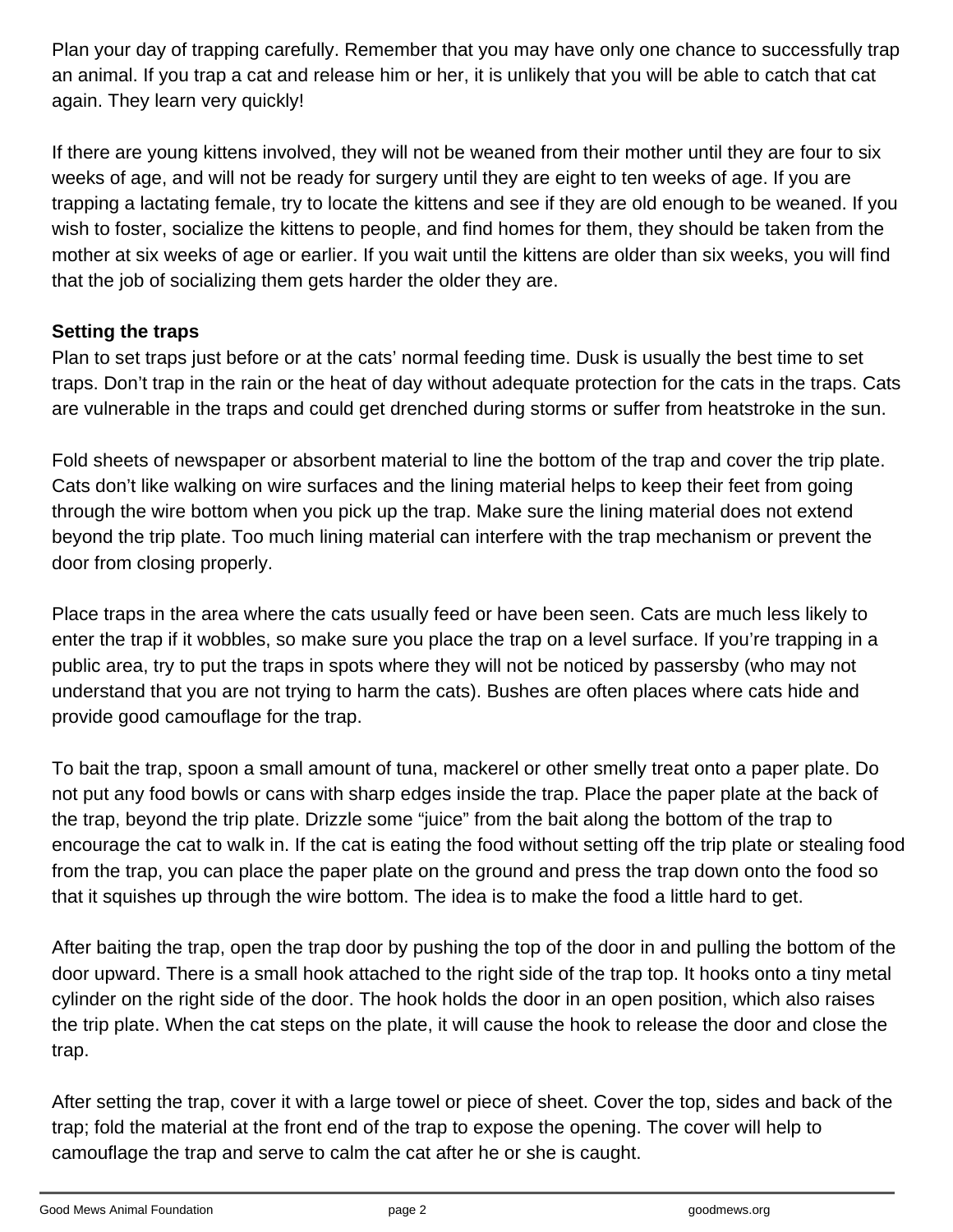## **The waiting game**

Never leave traps unattended in an unprotected area because animals are vulnerable after being trapped. Plus, a passerby may release the cat or steal the trap. Don't hang around within sight of the cats, though, or you will scare them off. Wait quietly in a place where you can see the traps without disturbing the cats, and be patient. If you're quite a distance away, you can often hear the traps trip. As soon as the intended cat is trapped, completely cover the trap and remove the trap from the area immediately. Keeping the cat covered will help him to stay calm. He may thrash some, but resist the urge to release him — and remember that you are doing this for his benefit. You might consider putting another trap in the same spot if it seems to be a popular spot. Be sure to dispose of the food left on the ground when you pick up the trap. You don't want to litter or give out any freebies to spoil appetites.

When you get the captured cat to a quiet area away from the other traps, lift the cover and check for signs that you have the correct animal and not a pet or a previously neutered community cat. If you note that you have captured a lactating female, check the area for kittens and keep in mind that she must be released as soon as she is awake and alert after surgery so she can care for and nurse her kittens. Cover the trap back up as soon as possible.

If you inadvertently catch a wild animal attracted to the food or a cat you didn't intend to trap, simply release the animal quietly according to the release procedure below.

## **Holding procedure**

After you have finished trapping, you will have to hold the cats overnight in a safe, enclosed location until you can take them to the clinic. Place the cats in the prepared protected area. Keep the cats covered and calm, and don't feed them. They will remain quiet as long as they are covered. Do not stick your fingers in the traps, try to open the trap, or allow children or pets near the traps. These are often unsocialized animals who will scratch and bite.

# **At the vet**

Make arrangements in advance with a veterinarian for spaying or neutering and vaccinating the cats. Ask about the possibility of discount rates for community cats, since some vets are willing to offer such reductions as a community service. Tell the vet and staff that they will be dealing with feral cats so they know what to expect. Confirm that dissolvable sutures will be used.

After spay/neuter surgery, if a cat does not seem to be recovering well, consider having him or her rechecked by a vet before releasing the cat. When cats are recovering from anesthesia, they are unable to regulate their body temperature, so keep them in a temperature-controlled area and away from loud noises or other things that might be stressful for them.

Once the cat is awake, you can use a trap fork to isolate him or her from the door in order to open the door slightly to feed the cat. Hold the cats for 24 hours after surgery before releasing them.